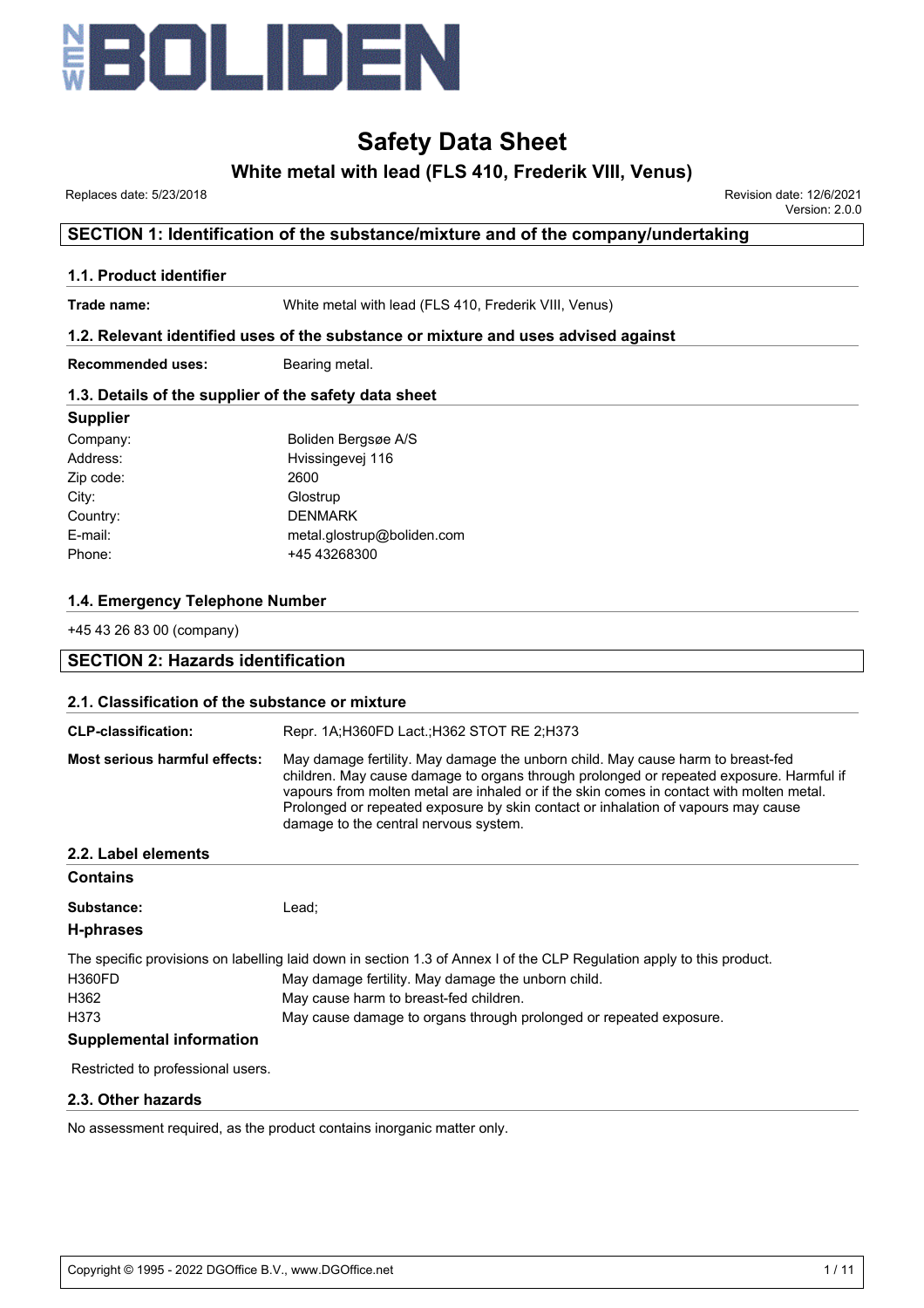

# **White metal with lead (FLS 410, Frederik VIII, Venus)**

Replaces date: 5/23/2018 Revision date: 12/6/2021

Version: 2.0.0

# **SECTION 3: Composition/information on ingredients**

# **3.2. Mixtures**

| Substance                        | CAS No./ EC No./<br>REACH Reg. No.               | Concentration | <b>Notes</b> | CLP-classification                              |
|----------------------------------|--------------------------------------------------|---------------|--------------|-------------------------------------------------|
| Tin                              | 7440-31-5<br>231-141-8<br>01-2119486474-28-0024  | $ 0.2 - 98%$  |              |                                                 |
| <b>Bismuth</b>                   | 7440-69-9<br>231-177-4                           | $ 0.2 - 60\%$ |              |                                                 |
| indium- & compounds<br>$(as ln)$ | 7440-74-6<br>231-180-0                           | 1 - 25%       |              |                                                 |
| Antimony                         | 7440-36-0<br>231-146-5<br>01-2119475609-24-0026  | $ 0.2 - 20\%$ |              |                                                 |
| Copper                           | 7440-50-8<br>231-159-6<br> 01-2119480154-42-0184 | $< 10\%$      |              |                                                 |
| Lead                             | 7439-92-1<br>231-100-4<br>01-2119513221-59-0085  | $ 0.3 - 10\%$ |              | Repr. 1A;H360FD<br>Lact.;H362<br>STOT RE 1:H372 |

Please see section 16 for the full text of H- / EUH-phrases..

# **SECTION 4: First aid measures**

| 4.1. Description of first aid measures |                                                                                                                                  |  |  |  |
|----------------------------------------|----------------------------------------------------------------------------------------------------------------------------------|--|--|--|
| Inhalation:                            | Seek fresh air. Seek medical advice in case of persistent discomfort.                                                            |  |  |  |
| Ingestion:                             | Wash out mouth thoroughly and drink 1-2 glasses of water in small sips. Seek medical<br>advice in case of persistent discomfort. |  |  |  |
| <b>Skin contact:</b>                   | Remove contaminated clothing. Wash skin with soap and water. Seek medical advice in<br>case of persistent discomfort.            |  |  |  |
| Eye contact:                           | Flush with water (preferably using eye wash equipment) until irritation subsides. Seek<br>medical advice if symptoms persist.    |  |  |  |
| General:                               | When obtaining medical advice, show the safety data sheet or label.                                                              |  |  |  |

# **4.2. Most important symptoms and effects, both acute and delayed**

May cause harm to breast-fed children. May damage fertility. May damage the unborn child. May cause damage to organs through prolonged or repeated exposure. Prolonged exposure to welding smoke and particles constitutes a risk of developing asthmatic diseases, various respiratory disorders and cancer of the respiratory system. Harmful if vapours from molten metal are inhaled or if the skin comes in contact with molten metal. Prolonged or repeated exposure by skin contact or inhalation of vapours may cause damage to the central nervous system.

# **4.3. Indication of any immediate medical attention and special treatment needed**

Treat symptoms. No special immediate treatment required.

# **SECTION 5: Firefighting measures**

# **5.1. Extinguishing media**

| Suitable extinguishing media: | The product is not directly flammable. Choose extinguishing agents based on the<br>surrounding fire. |
|-------------------------------|------------------------------------------------------------------------------------------------------|
| Unsuitable extinguishing      | Do not use water stream, as it may spread the fire.                                                  |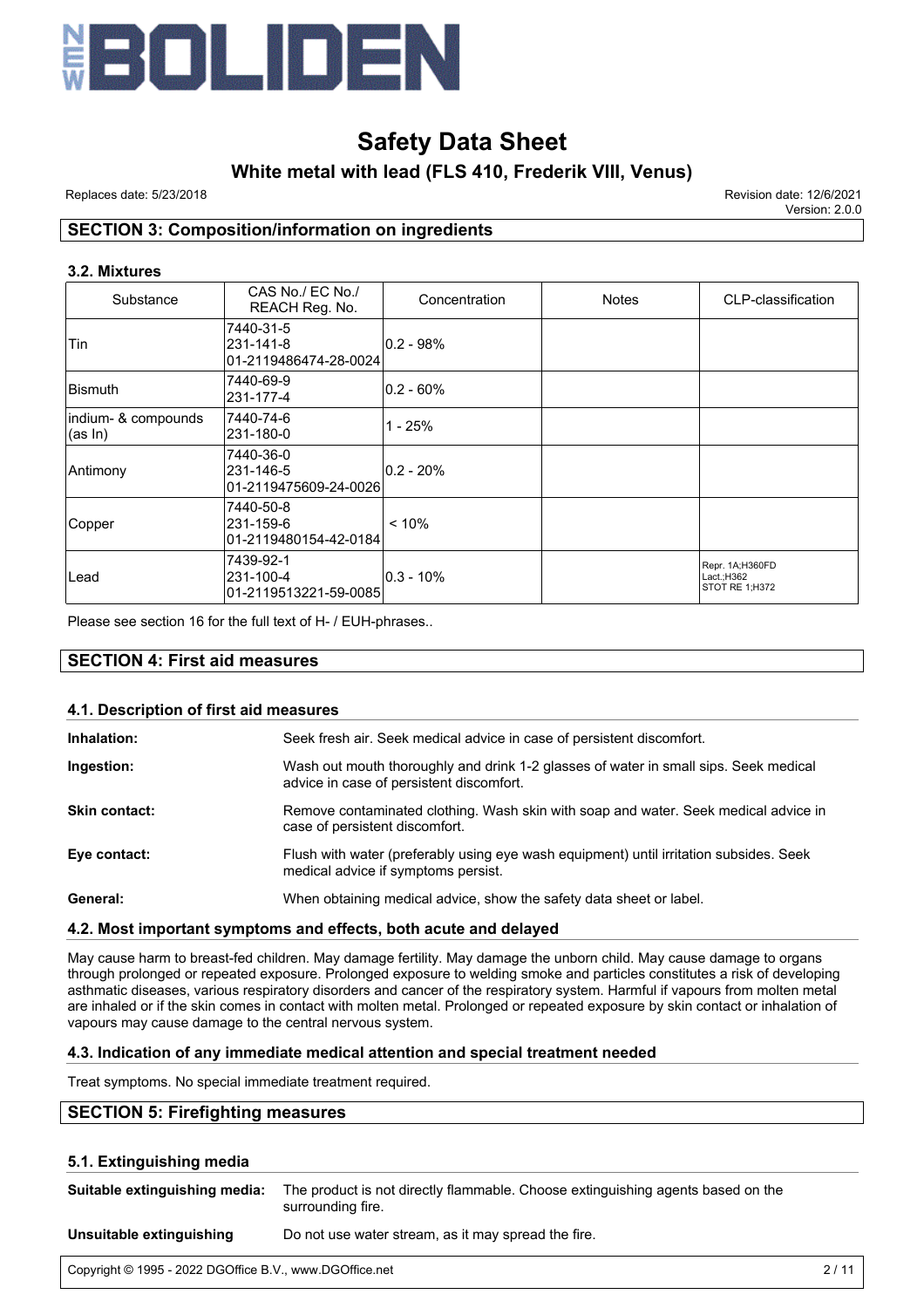

# **White metal with lead (FLS 410, Frederik VIII, Venus)**

Replaces date: 5/23/2018 Revision date: 12/6/2021

Version: 2.0.0

**media:**

# **5.2. Special hazards arising from the substance or mixture**

The product is not directly flammable. Avoid inhalation of vapour and fumes - seek fresh air.

# **5.3. Advice for firefighters**

Move containers from danger area if it can be done without risk. Avoid inhalation of vapour and flue gases - seek fresh air. Wear Self-Contained Breathing Apparatus (SCBA) with a chemical protection suit only where personal (close) contact is likely.

# **SECTION 6: Accidental release measures**

# **6.1. Personal precautions, protective equipment and emergency procedures**

**For non-emergency personnel:** Wear safety goggles if there is a risk of eye splash. In case of insufficient ventilation, wear respiratory protective equipment. Wear gloves. Stay upwind/keep distance from source.

**For emergency responders:** In addition to the above: Protective suit equivalent to EN 368, type 3, is recommended.

#### **6.2. Environmental precautions**

Prevent spillage from entering drains and/or surface water.

# **6.3. Methods and material for containment and cleaning up**

Sweep up/collect spills for possible reuse or transfer to suitable waste containers.

# **6.4. Reference to other sections**

See section 8 for type of protective equipment. See section 13 for instructions on disposal.

# **SECTION 7: Handling and storage**

# **7.1. Precautions for safe handling**

Work under effective process ventilation (e.g. local exhaust ventilation). Running water and eye wash equipment must be available. Wash hands before breaks, before using restroom facilities, and at the end of work. A workplace assessment must be conducted to ensure that employees are not exposed to effects that may involve a risk during pregnancy. A workplace assessment must be conducted to ensure that employees are not exposed to effects that may involve a risk when breastfeeding.

# **7.2. Conditions for safe storage, including any incompatibilities**

Store safely, out of reach of children and away from food, animal feeding stuffs, medicines, etc. Store in a cool, dry place. Do not store with the following: Acids/ Alkalis/ Strong oxidisers/ Halogens.

# **7.3. Specific end use(s)**

None.

# **SECTION 8: Exposure controls/personal protection**

# **8.1. Control parameters**

#### **Occupational exposure limit**

| Substance<br>name | Time period | ppm | mg/m <sup>3</sup> | fiber/cm3 | Comments | Remarks |
|-------------------|-------------|-----|-------------------|-----------|----------|---------|
| Lead              | . .         |     | 0.15              |           |          |         |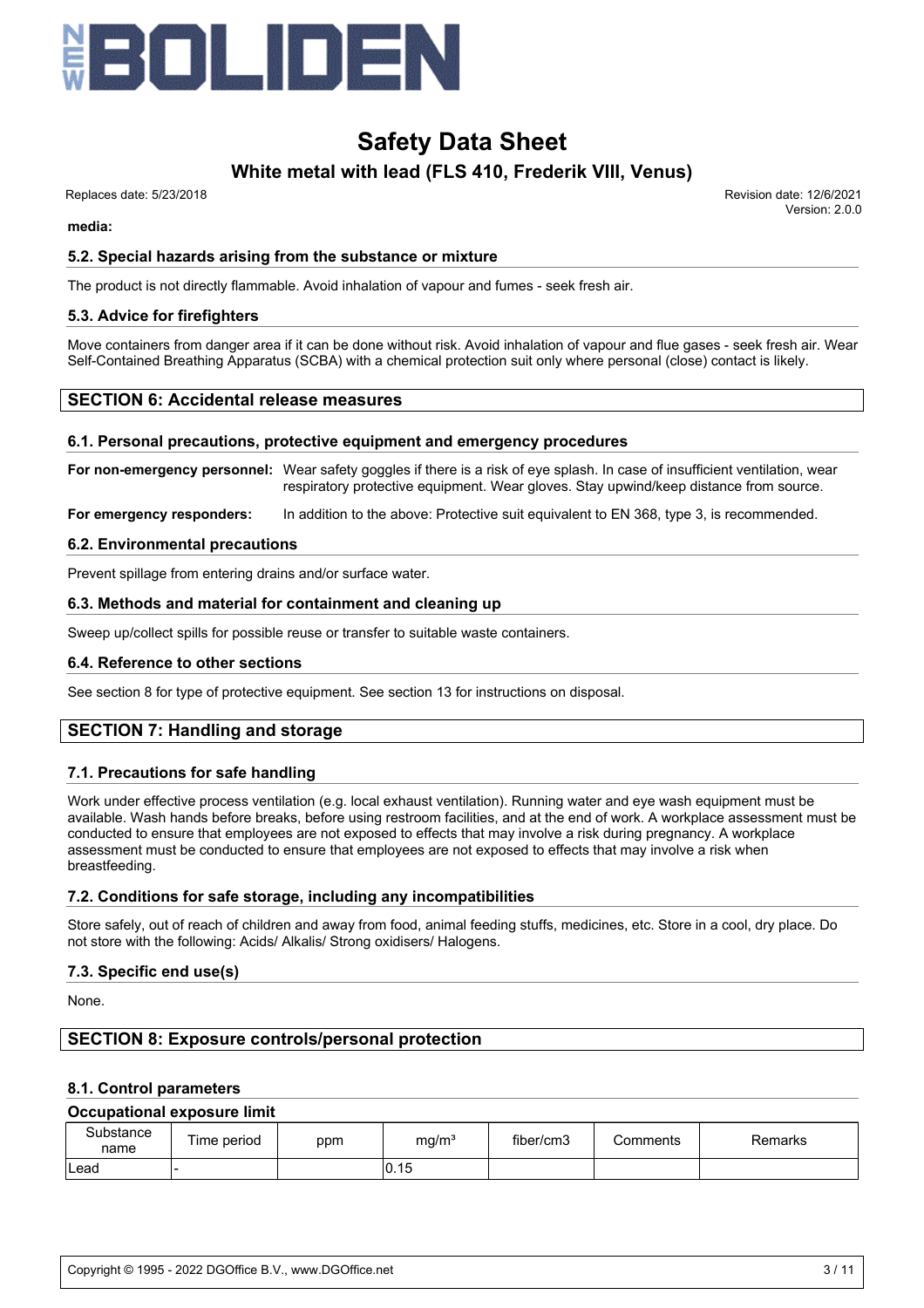

# **White metal with lead (FLS 410, Frederik VIII, Venus)**

 Replaces date: 5/23/2018 Revision date: 12/6/2021 Version: 2.0.0

**Measuring methods:** Compliance with occupational exposure limits may be checked by occupational hygiene measurements. **Legal basis:** Commission Directive 2000/39/EC (Occupational Exposure Limits) as subsequently amended. Last amended by Commission Directive 2019/1831/EU. Directive 2004/37/EC (Exposure to carcinogens or mutagens at work) as subsequently amended. Last amended by Directive 2019/983/EU.

# **PNEC**

| Bismuth, cas-no 7440-69-9                      |                     |                          |                             |             |
|------------------------------------------------|---------------------|--------------------------|-----------------------------|-------------|
| Exposure                                       | Value               | <b>Assessment Factor</b> | <b>Extrapolation Method</b> | Note        |
| PNEC STP (wastewater-<br>treatment facilities) | 17,5 mg/l           |                          |                             |             |
| Antimony, cas-no 7440-36-0                     |                     |                          |                             |             |
| Exposure                                       | Value               | <b>Assessment Factor</b> | <b>Extrapolation Method</b> | Note        |
| PNEC aqua (freshwater) 0,113 µg/l              |                     |                          |                             |             |
| PNEC aqua (marine<br>water)                    | 0,0113 µg/l         |                          |                             |             |
| <b>PNEC</b> sediment<br>(freshwater)           | 7,8 mg/kg dw        |                          |                             |             |
| PNEC sediment (marine<br>water)                | 1,56 mg/kg dw       |                          |                             |             |
| <b>PNEC soil</b>                               | 37 mg/kg dw         |                          |                             |             |
| PNEC STP (wastewater-<br>treatment facilities) | 2,55 g/l            |                          |                             |             |
| Lead, cas-no 7439-92-1                         |                     |                          |                             |             |
| Exposure                                       | Value               | <b>Assessment Factor</b> | <b>Extrapolation Method</b> | <b>Note</b> |
| PNEC aqua (freshwater) 2,4 µg/l                |                     |                          |                             |             |
| PNEC aqua (marine<br>water)                    | $3,3$ $\mu$ g/l     |                          |                             |             |
| <b>PNEC</b> sediment<br>(freshwater)           | 49,7 - 186 mg/kg dw |                          |                             |             |
| PNEC sediment (marine<br>water)                | 168 mg/kg dw        |                          |                             |             |
| PNEC STP (wastewater-<br>treatment facilities) | $0,1$ mg/l          |                          |                             |             |
| Copper, cas-no 7440-50-8                       |                     |                          |                             |             |
| Exposure                                       | Value               | <b>Assessment Factor</b> | <b>Extrapolation Method</b> | <b>Note</b> |
| PNEC aqua (freshwater) 7,8 µg/l                |                     |                          |                             |             |
| PNEC aqua (marine<br>water)                    | $5,2 \mu g/l$       |                          |                             |             |
| <b>PNEC</b> sediment<br>(freshwater)           | 87 mg/kg dw         |                          |                             |             |
| <b>PNEC</b> sediment                           | 288 mg/kg dw        |                          |                             |             |
| PNEC sediment (marine<br>water)                | 676 mg/kg dw        |                          |                             |             |
| PNEC soil                                      | 65,5 mg/kg dw       |                          |                             |             |
| PNEC STP (wastewater-<br>treatment facilities) | 230 g/l             |                          |                             |             |

## **DNEL - workers**

| Bismuth, cas-no 7440-69-9 |       |                   |                 |                          |      |
|---------------------------|-------|-------------------|-----------------|--------------------------|------|
| Exposure                  | √alue | Assessment Factor | Dose Descriptor | Main Impact<br>Parameter | Note |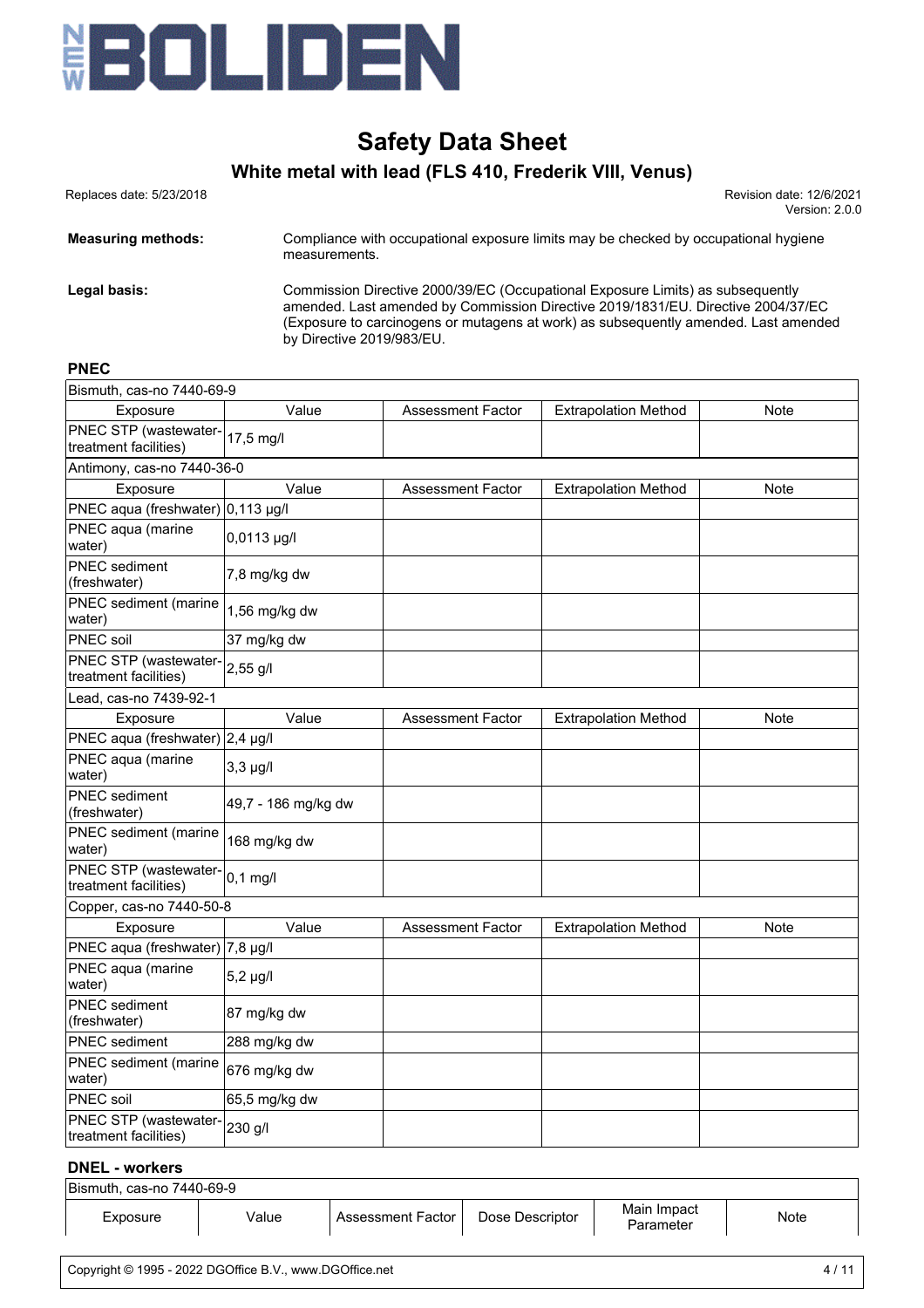

# **White metal with lead (FLS 410, Frederik VIII, Venus)**

 Replaces date: 5/23/2018 Revision date: 12/6/2021 Version: 2.0.0

| <b>Inhalation DNEL</b><br>(long-term exposure $ 13,1 \text{ mg/m}^3$<br>systemic effects) |                      |                          |                 |                          |      |
|-------------------------------------------------------------------------------------------|----------------------|--------------------------|-----------------|--------------------------|------|
| Antimony, cas-no 7440-36-0                                                                |                      |                          |                 |                          |      |
| Exposure                                                                                  | Value                | <b>Assessment Factor</b> | Dose Descriptor | Main Impact<br>Parameter | Note |
| Dermal DNEL (long-<br>term exposure -<br>systemic effects)                                | 281 mg/kg bw/day     |                          |                 |                          |      |
| Inhalation DNEL<br>(long-term exposure $ 0,5 \text{ mg/m}^3$<br>local effects)            |                      |                          |                 |                          |      |
| Copper, cas-no 7440-50-8                                                                  |                      |                          |                 |                          |      |
| Exposure                                                                                  | Value                | <b>Assessment Factor</b> | Dose Descriptor | Main Impact<br>Parameter | Note |
| Dermal DNEL (long-<br>term exposure -<br>systemic effects)                                | 0,041 mg/kg bw/day   |                          |                 |                          |      |
| Inhalation DNEL<br>(long-term exposure $ 0,041$ mg/kg bw/day<br>- systemic effects)       |                      |                          |                 |                          |      |
| Oral DNEL (long-<br>term exposure -<br>systemic effects)                                  | $0,041$ mg/kg bw/day |                          |                 |                          |      |
| <b>Dermal DMEL</b><br>(acute/short-term<br>exposure - systemic<br>effects)                | 0,082 mg/kg bw/day   |                          |                 |                          |      |
| <b>Inhalation DNEL</b><br>(acute/short-term<br>exposure - systemic<br>effects)            | 0,082 mg/kg bw/day   |                          |                 |                          |      |
| <b>Oral DMEL</b><br>(acute/short-term<br>exposure - systemic<br>effects)                  | 0,082 mg/kg bw/day   |                          |                 |                          |      |

# **DNEL - general population**

| Bismuth, cas-no 7440-69-9                                |                   |                     |                 |                          |      |
|----------------------------------------------------------|-------------------|---------------------|-----------------|--------------------------|------|
| Exposure                                                 | Value             | Assessment Factor I | Dose Descriptor | Main Impact<br>Parameter | Note |
| Oral DNEL (long-<br>term exposure -<br>systemic effects) | 13,3 mg/kg bw/day |                     |                 |                          |      |

# **8.2. Exposure controls**

| Appropriate engineering<br>controls: | Wear the personal protective equipment specified below.                                                                                                                                                                                             |
|--------------------------------------|-----------------------------------------------------------------------------------------------------------------------------------------------------------------------------------------------------------------------------------------------------|
| eye/face protection:                 | Personal protective equipment, Wear safety goggles if there is a risk of eye splash. Eye protection must conform to EN<br>166.                                                                                                                      |
| hand protection:                     | <b>Personal protective equipment.</b> Wear protective gloves which protect against contact and splashing from molten metal.<br>Gloves must conform to EN 12477.                                                                                     |
| respiratory protection:              | <b>Personal protective equipment,</b> When heating/using the product without process ventilation, you must use respiratory<br>equipment with B/P3 filter. Respiratory protection must conform to one of the following<br>standards: EN 136/140/145. |
| <b>Environmental exposure</b>        | Ensure compliance with local regulations for emissions.                                                                                                                                                                                             |
|                                      |                                                                                                                                                                                                                                                     |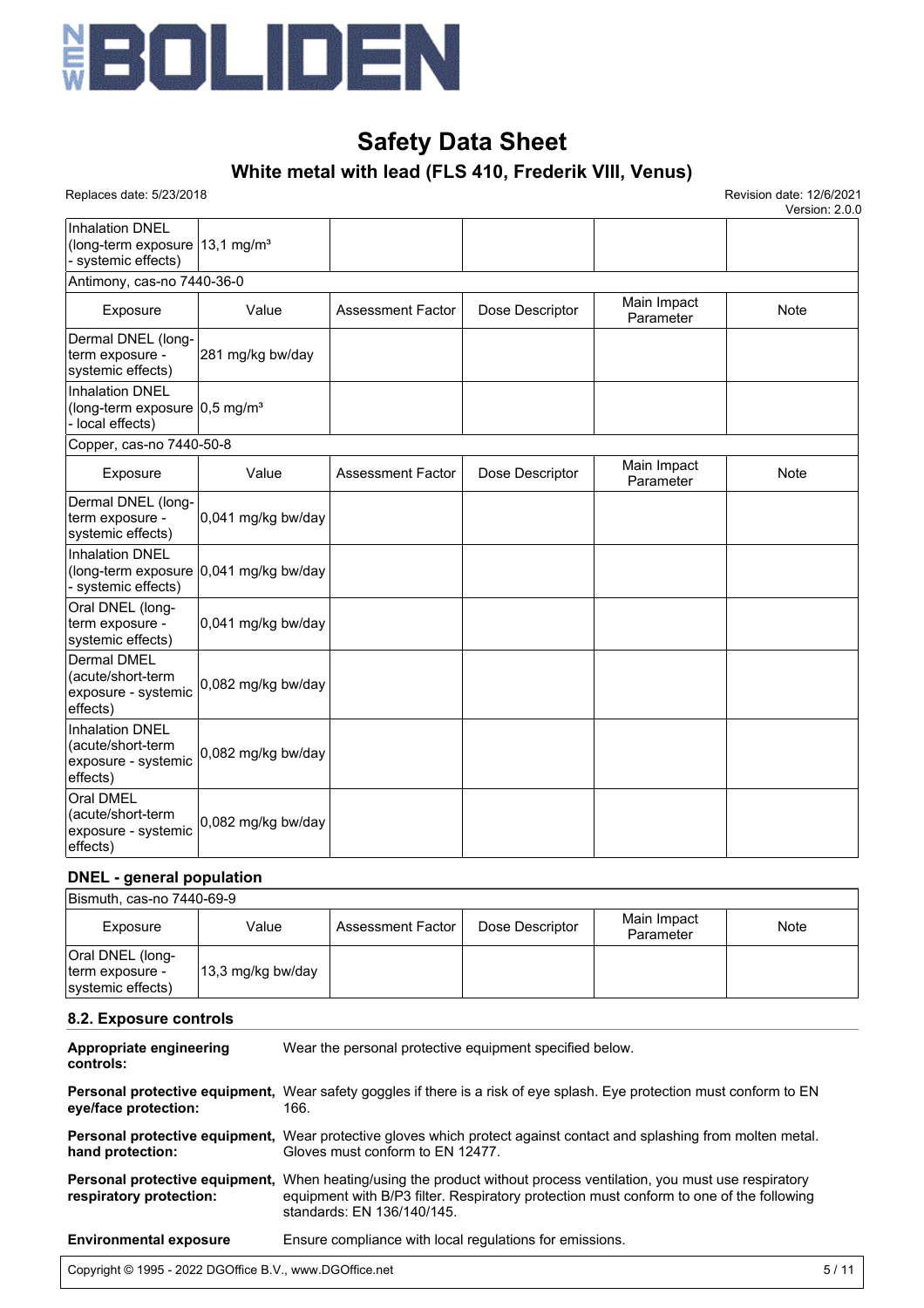

**White metal with lead (FLS 410, Frederik VIII, Venus)**

 Replaces date: 5/23/2018 Revision date: 12/6/2021 Version: 2.0.0

## **controls:**

# **SECTION 9: Physical and chemical properties**

# **9.1. Information on basic physical and chemical properties**

| Parameter                               | Value/unit                                |         |  |
|-----------------------------------------|-------------------------------------------|---------|--|
| State                                   | Solid substance                           |         |  |
| Colour                                  | Yellow / Grey                             |         |  |
| Odour                                   | Characteristic                            |         |  |
| Solubility                              | Pb: 185 mg/L, Sb: 18,2 mg/L, Bi: 1,87 g/L |         |  |
| Parameter                               | Value/unit                                | Remarks |  |
| Odour threshold                         | No data                                   |         |  |
| Melting point                           | 96 - 400 °C                               |         |  |
| Freezing point                          | No data                                   |         |  |
| Initial boiling point and boiling range | >600                                      |         |  |
| Flammability (solid, gas)               | No data                                   |         |  |
| <b>Flammability limits</b>              | No data                                   |         |  |
| <b>Explosion limits</b>                 | No data                                   |         |  |
| <b>Flash Point</b>                      | No data                                   |         |  |
| Auto-ignition temperature               | No data                                   |         |  |
| Decomposition temperature               | No data                                   |         |  |
| pH (solution for use)                   | No data                                   |         |  |
| pH (concentrate)                        | No data                                   |         |  |
| Kinematic viscosity                     | No data                                   |         |  |
| Viscosity                               | No data                                   |         |  |
| Partition coefficient n-octonol/water   | No data                                   |         |  |
| Vapour pressure                         | No data                                   |         |  |
| Density                                 | No data                                   |         |  |
| Relative density                        | 7.2 - 11.3 g/ml                           |         |  |
| Vapour density                          | No data                                   |         |  |
| Relative density (sat. air)             | No data                                   |         |  |
| Particle characteristics                | No data                                   |         |  |

# **9.2. Other information**

| Parameter            | Value/unit | Remarks        |
|----------------------|------------|----------------|
| Explosive properties |            | Non-explosive  |
| Oxidising properties |            | Non-oxidising. |
| Explosive properties |            | Non-explosive  |
| Oxidising properties |            | Non-oxidising. |

# **Other Information:** None.

# **SECTION 10: Stability and reactivity**

# **10.1. Reactivity**

Reacts with the following: Alkalis/ Acids/ Strong oxidisers/ Halogens.

# **10.2. Chemical stability**

The product is stable when used in accordance with the supplier's directions.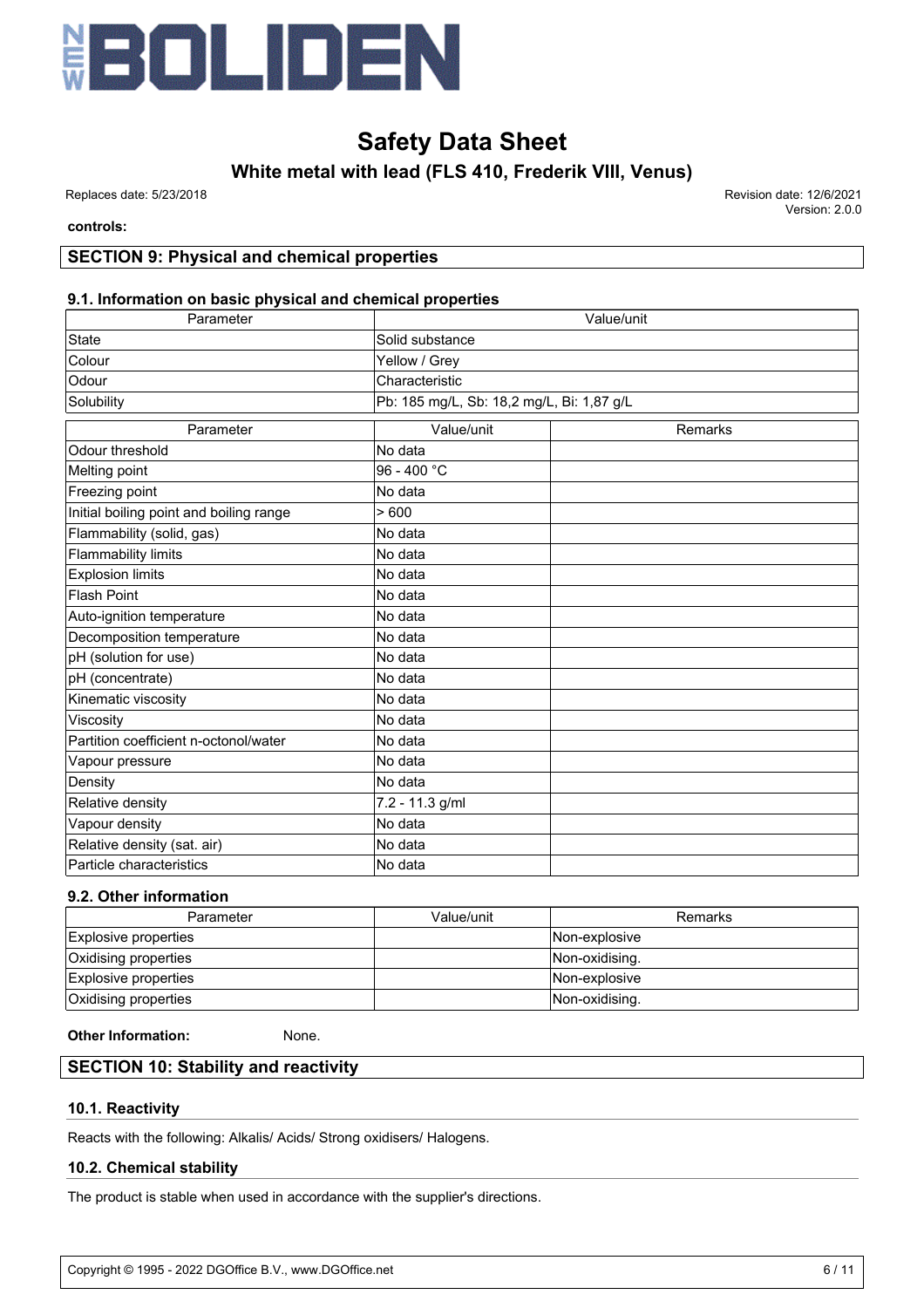

**White metal with lead (FLS 410, Frederik VIII, Venus)**

Replaces date: 5/23/2018 Revision date: 12/6/2021

Version: 2.0.0

# **10.3. Possibility of hazardous reactions**

None known.

# **10.4. Conditions to avoid**

None known.

# **10.5. Incompatible materials**

Alkalis/ Acids/ Strong oxidisers/ Halogens.

# **10.6. Hazardous decomposition products**

None known.

# **SECTION 11: Toxicological information**

# **11.1. Information on hazard classes as defined in Regulation (EC) No 1272/2008**

# **Acute toxicity - oral**

# **Tin, cas-no 7440-31-5**

| Jraanism | vpe<br>est | -xnosure<br>tıme | Value<br>.                  | Conclusion | method<br>est            | iource |
|----------|------------|------------------|-----------------------------|------------|--------------------------|--------|
| Rat      | LD50       |                  | nnnn<br>م دا ا<br>zuuuma/ka |            | $\sqrt{2}$<br>ΟE.<br>−∠⊾ |        |

# **Bismuth, cas-no 7440-69-9**

| <i>I</i> rganism | vpe<br>est<br>າosure<br>time<br>$-11$<br>– ^ ~ ~ |  | Value                                | Conclusion | method<br>es | `ource |
|------------------|--------------------------------------------------|--|--------------------------------------|------------|--------------|--------|
| Rat              | $\Gamma$<br>LD50                                 |  | $_{\nu}$<br><b>NQ/KO</b><br>וטו<br>ີ |            |              |        |

# **Antimony, cas-no 7440-36-0**

| )raanism | vpe<br>est | Exposure<br>time | $\cdot$<br>/alue | Conclusion | method<br>est | source |
|----------|------------|------------------|------------------|------------|---------------|--------|
| Rat      | D50ء       |                  | 20000mg/kg<br>ັ  |            |               |        |

# **Copper, cas-no 7440-50-8**

| ⊃rɑanısm | vpe<br>'est | Exposure<br>time | √alue                         | Conclusion | $\cdot$ .<br>method<br>est | Source |
|----------|-------------|------------------|-------------------------------|------------|----------------------------|--------|
| Rat      | LD50        |                  | ິດດດ<br>300ma/ka<br>bw<br>. . |            |                            |        |

Ingestion may cause discomfort. The product does not have to be classified. Based on existing data, the classification criteria are deemed not to have been met.

# **Acute toxicity - dermal**

# **Tin, cas-no 7440-31-5**

| Organism                   | <b>Fest Type</b> | Exposure time | Value     | Conclusion | Test method | Source |  |  |
|----------------------------|------------------|---------------|-----------|------------|-------------|--------|--|--|
| Rat                        | LD50             |               | 2000mg/kg |            | 'OECD 402   |        |  |  |
| Antimony, cas-no 7440-36-0 |                  |               |           |            |             |        |  |  |

| )raanism | est<br>vpe  | posure<br>time<br>$-10o$ | Value                   | Conclusion | . method<br>'est | source |
|----------|-------------|--------------------------|-------------------------|------------|------------------|--------|
| lRabbit  | <b>LD50</b> |                          | 0.000<br>isuui<br>שטווע |            |                  |        |

The product does not have to be classified. Based on existing data, the classification criteria are deemed not to have been met.

# **Acute toxicity - inhalation**

# **Tin, cas-no 7440-31-5**

| Organism                   | Test Tvpe | Exposure time          | Value<br>Conclusion       |            | Test method | Source |  |
|----------------------------|-----------|------------------------|---------------------------|------------|-------------|--------|--|
| <b>Rat</b>                 | LD50      | IOECD 403<br>$>$ 5mg/l |                           |            |             |        |  |
| Antimony, cas-no 7440-36-0 |           |                        |                           |            |             |        |  |
| Organism                   | Test Type | Exposure time          | Value                     | Conclusion | Test method | Source |  |
| <b>IRat</b>                | LC50      |                        | $> 5.5$ mg/m <sup>3</sup> |            |             |        |  |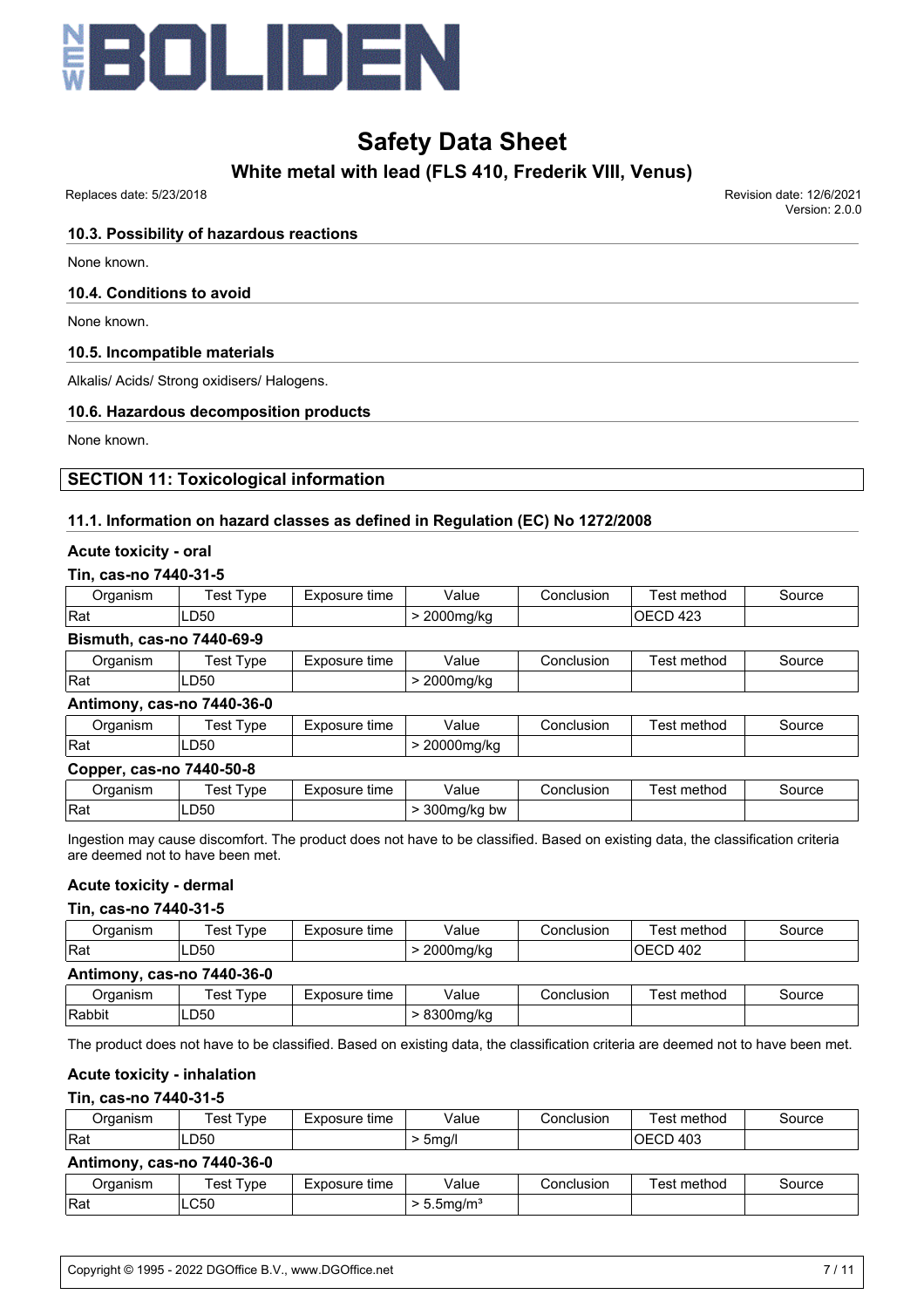

# **White metal with lead (FLS 410, Frederik VIII, Venus)**

Replaces date: 5/23/2018 Revision date: 12/6/2021

Version: 2.0.0

The product does not have to be classified. Based on existing data, the classification criteria are deemed not to have been met. The product does not release hazardous vapours in metallic form. Metallic oxides which are hazardous to inhale are formed during soldering/welding.

## **Skin corrosion/irritation**

#### **Tin, cas-no 7440-31-5**

| Jraanism | 'esı<br>vpe | Exposure<br>time<br>–∧v' | /alue | Conclusion                  | method<br>∩et<br>ငာ၊ | source |
|----------|-------------|--------------------------|-------|-----------------------------|----------------------|--------|
| Rabbit   |             |                          |       | . .<br>n-irritating<br>Nor. |                      |        |

May cause slight irritation. The product does not have to be classified. Based on existing data, the classification criteria are deemed not to have been met.

#### **Serious eye damage/eye irritation**

#### **Tin, cas-no 7440-31-5**

| 1.0012.0012.001<br>11511<br>$\sim$ $\sim$ | vpe<br>es | time<br><b>A 4.50</b><br>ำรแ⊾<br>__ | alue<br>. | ICIOP<br>้ำท.<br>usior<br>. | method<br>൧൳<br>___ | OUICE |
|-------------------------------------------|-----------|-------------------------------------|-----------|-----------------------------|---------------------|-------|
| Rabbit                                    |           |                                     |           | ----<br>∣N∩r                |                     |       |

May cause eye irritation. The product does not have to be classified. Based on existing data, the classification criteria are deemed not to have been met.

| <b>Respiratory sensitisation or</b><br>skin sensitisation: | The product does not have to be classified. Test data are not available.                                                                                                                                                                                                                                                                                                                                                             |
|------------------------------------------------------------|--------------------------------------------------------------------------------------------------------------------------------------------------------------------------------------------------------------------------------------------------------------------------------------------------------------------------------------------------------------------------------------------------------------------------------------|
| Germ cell mutagenicity:                                    | The product does not have to be classified. Test data are not available.                                                                                                                                                                                                                                                                                                                                                             |
| <b>Carcinogenic properties:</b>                            | The product contains at least one substance that is suspected of being carcinogenic. The<br>product does not have to be classified. Test data are not available.                                                                                                                                                                                                                                                                     |
| <b>Reproductive toxicity:</b>                              | May damage fertility. May damage the unborn child. May cause harm to breast-fed<br>children.                                                                                                                                                                                                                                                                                                                                         |
| Single STOT exposure:                                      | Inhalation of smoke from the soldering / welding process may cause irritation to the upper<br>airways. May cause a burning sensation in the nose, mouth and throat, as well as<br>headaches, coughing and discomfort. The product does not have to be classified. Test data<br>are not available.                                                                                                                                    |
| <b>Repeated STOT exposure:</b>                             | May cause damage to organs through prolonged or repeated exposure. Prolonged<br>inhalation may cause water in the lungs. Prolonged exposure to welding smoke and<br>particles constitutes a risk of developing asthmatic diseases, various respiratory disorders<br>and cancer of the respiratory system. Prolonged or repeated exposure by skin contact or<br>inhalation of vapours may cause damage to the central nervous system. |
| <b>Aspiration hazard:</b>                                  | The product does not have to be classified. Test data are not available.                                                                                                                                                                                                                                                                                                                                                             |
| 11.2. Information on other hazards                         |                                                                                                                                                                                                                                                                                                                                                                                                                                      |
| <b>Endocrine disrupting</b><br>properties:                 | None known.                                                                                                                                                                                                                                                                                                                                                                                                                          |
| <b>Other toxicological effects:</b>                        | None known.                                                                                                                                                                                                                                                                                                                                                                                                                          |

# **SECTION 12: Ecological information**

#### **12.1. Toxicity**

**Tin, cas-no 7440-31-5**

| TIII, CAS-IIO 7440-31-3 |                         |                 |           |                  |            |             |        |  |  |
|-------------------------|-------------------------|-----------------|-----------|------------------|------------|-------------|--------|--|--|
| Organism                | Species                 | Exposure time i | Test Tvpe | Value            | Conclusion | Test method | Source |  |  |
| <b>Fish</b>             | Pimephales<br>Ipromelas |                 | 96hLC50   | $> 12.4 \mu$ g/l |            | 'OECD 203   |        |  |  |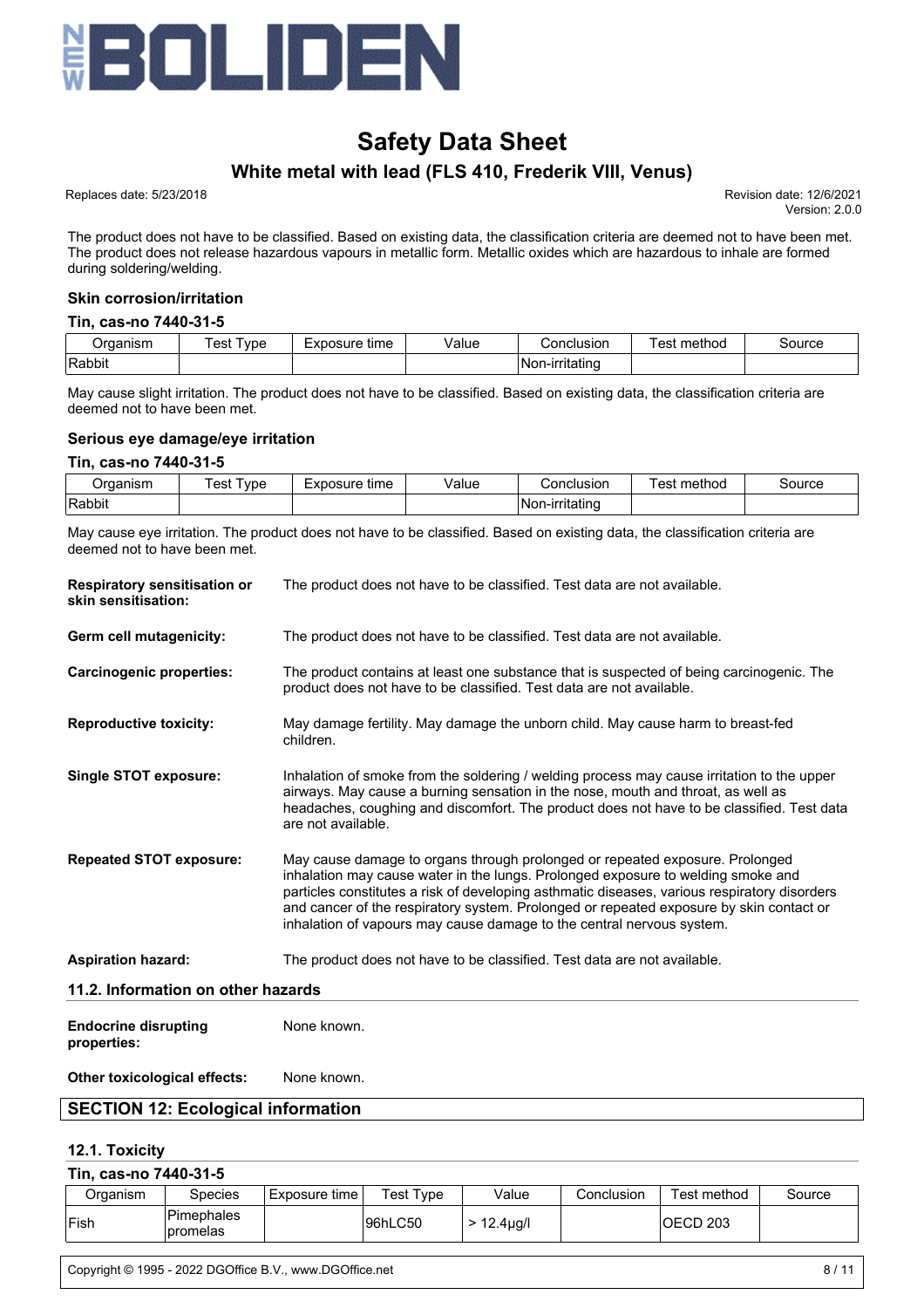

# **White metal with lead (FLS 410, Frederik VIII, Venus)**

 Replaces date: 5/23/2018 Revision date: 12/6/2021 Version: 2.0.0

|                  |                                           |         |                  |           | . |
|------------------|-------------------------------------------|---------|------------------|-----------|---|
| <b>Crustacea</b> | Daphnia<br> magna                         | 7dEC50  | $> 3200 \mu g/l$ |           |   |
| Algae            | Pseudokirchne  <br>riella<br>Isubcapitata | 72hEC50 | $> 19.2$ µg/l    | IOECD 201 |   |

## **Antimony, cas-no 7440-36-0**

| Organism                          | <b>Species</b>                         | Exposure time | <b>Test Type</b> | Value                | Conclusion | Test method | Source |
|-----------------------------------|----------------------------------------|---------------|------------------|----------------------|------------|-------------|--------|
|                                   |                                        |               |                  |                      |            |             |        |
| Fish                              | Pimephales<br>promelas                 |               | 96hLC50          | 14.4mg/l             |            |             |        |
| Algae                             | Pseudokirchne<br>riella<br>subcapitata |               | 72hErC50         | $> 36.6$ mg/l        |            |             |        |
| Fish                              | Pimephales<br>promelas                 |               | 28dNOEC          | $1.13 - 2.31$ mg/l   |            |             |        |
| Crustacea                         | Daphnia<br>magna                       |               | 21dNOEC          | $1.74 - 3.13$ mg/l   |            |             |        |
| Algae                             | Pseudokirchne<br>riella<br>subcapitata |               | 72hNOEC          | $ 2.11 - 4.00$ mg/l  |            |             |        |
| Crustacea                         | Chlorohydra<br>viridissima             |               | 96hEC50          | $1.77$ mg/l          |            |             |        |
| Fish                              | Pagrus major                           |               | 96hLC50          | 6.9 <sub>mg</sub> /I |            |             |        |
| Algea or other<br>acquatic plants | Lemna minor                            |               | 4dEC50           | $> 25.5$ mg/l        |            |             |        |

#### **Lead, cas-no 7439-92-1**

| Organism  | <b>Species</b>                                                   | Exposure time | <b>Test Type</b> | Value                  | Conclusion | Test method | Source |
|-----------|------------------------------------------------------------------|---------------|------------------|------------------------|------------|-------------|--------|
| Fish      | Pimephales<br>promelas<br>Oncorhynchus<br>mykiss                 |               | 96hLC50          | 40.8 -<br>810.0µg/l    |            |             |        |
| Crustacea | Daphnia<br>magna<br>Ceriodaphnia<br>dubia                        |               | 48hEC50          | 26.4 -<br>3115.8µg/l   |            |             |        |
| Algae     | Pseudokirchne<br>riella<br>subcapitata<br>Chlorella<br>kesslerii |               | 72hErC50         | 20.5 - 49.6µg/l        |            |             |        |
| Fish      | Oncorhynchus<br>mykiss                                           |               | 10dNOEC          | $17.8 -$<br>1558.6µg/l |            |             |        |
| Crustacea | Hyallela<br>lazteca                                              |               | 10dNOEC          | $1.7 - 963.0 \mu g/l$  |            |             |        |
| Algae     | Pseudokirchne<br>riella<br>subcapitata                           |               | 10dNOEC          | 0.48 -<br>190.0µg/l    |            |             |        |

The product does not have to be classified. Based on existing data, the classification criteria are deemed not to have been met.

# **12.2. Persistence and degradability**

## **12.3. Bioaccumulative potential**

| Tin, cas-no 7440-31-5 |  |
|-----------------------|--|
|-----------------------|--|

| Organism | Species | $\cdot$ .<br>Exposure time | est<br>vpe    | Value               | Conclusion | ∶method<br>'est | Source |
|----------|---------|----------------------------|---------------|---------------------|------------|-----------------|--------|
|          |         |                            | Kd:<br>$\sim$ | $\ddotsc$<br>$\sim$ |            |                 |        |

# **Antimony, cas-no 7440-36-0**

Copyright © 1995 - 2022 DGOffice B.V., www.DGOffice.net 9/11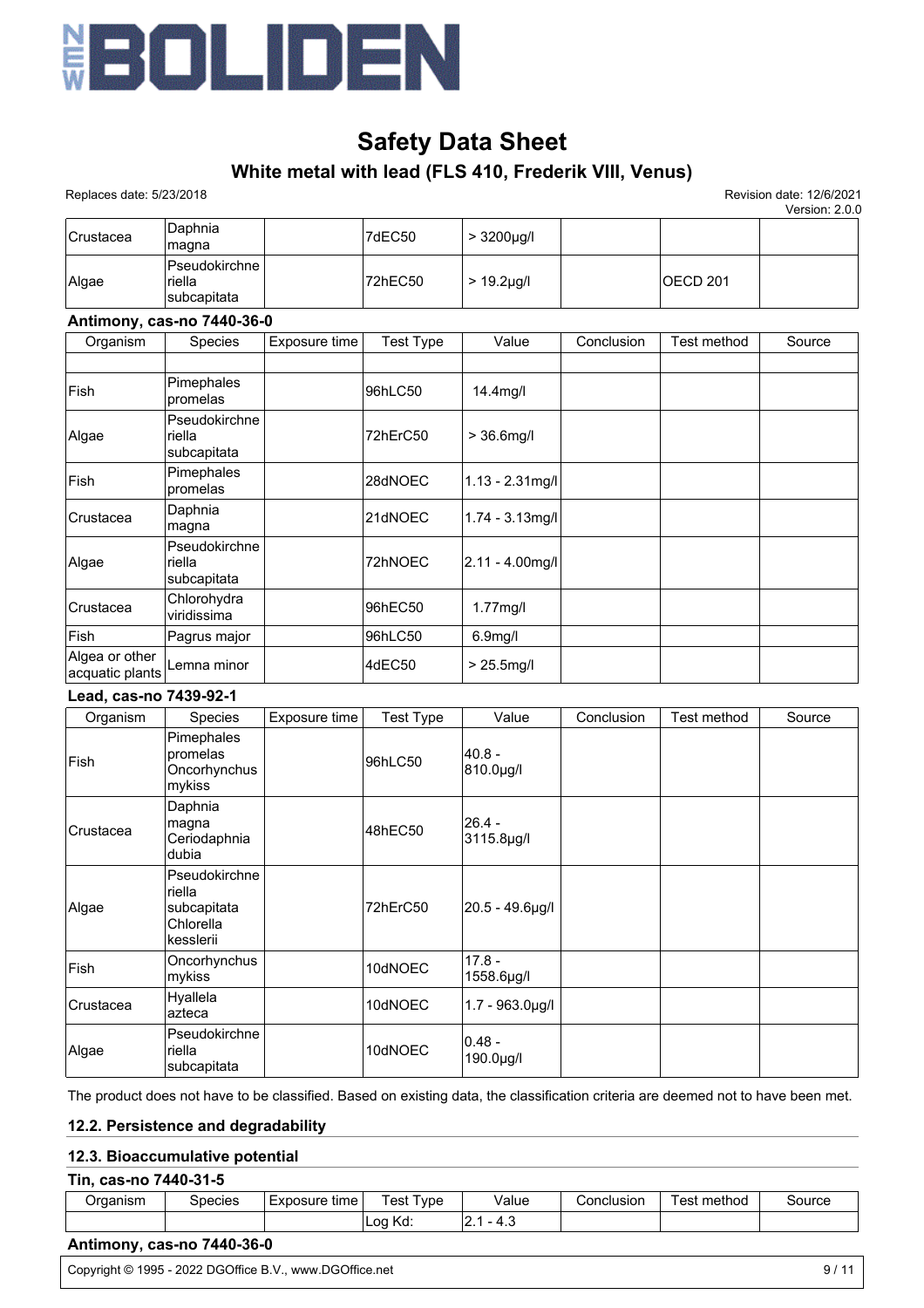

# Replaces date: 5/23/2018 Revision date: 12/6/2021 **White metal with lead (FLS 410, Frederik VIII, Venus)**

| $1$ subsequence $0$ and $0$ is $0$ |         |                 |                  |       |            |             | Version: 2.0.0 |
|------------------------------------|---------|-----------------|------------------|-------|------------|-------------|----------------|
| Organism                           | Species | Exposure time l | <b>Test Tvpe</b> | Value | Conclusion | Test method | Source         |
|                                    |         |                 | Log Kp           | 2.07  |            |             |                |

Bioaccumulation can be expected.

#### **12.4. Mobility in soil**

Test data are not available.

#### **12.5. Results of PBT and vPvB assessment**

No assessment required, as the product contains inorganic matter only.

#### **12.6. Endocrine disrupting properties**

None known.

#### **12.7. Other adverse effects**

None known.

# **SECTION 13: Disposal considerations**

#### **13.1. Waste treatment methods**

#### Avoid discharge to drain or surface water.

If this product as supplied becomes a waste, it meets the criteria of a hazardous waste (Dir. 2008/98/EU). Collect spills and waste in closed, leak-proof containers for disposal at the local hazardous waste site. Empty, cleansed packaging should be disposed of for recycling. Uncleansed packaging is to be disposed of via the local wasteremoval scheme.

**Category of waste:** EWC code: Depends on line of business and use, for instance 06 04 05\* wastes containing other heavy metals Absorbent/cloth contaminated with the product: 15 02 02\* absorbents, filter materials (including oil filters not otherwise specified), wiping cloths, protective clothing

# **SECTION 14: Transport information**

| 14.1. UN number or ID number: Not applicable. |                 |
|-----------------------------------------------|-----------------|
| 14.2. UN proper shipping                      | Not applicable. |
| name:                                         |                 |
| 14.3. Transport hazard                        | Not applicable. |
| class(es):                                    |                 |

**14.4. Packing group:** Not applicable. **14.5. Environmental hazards:**

Not applicable.

# **14.6. Special precautions for user**

None.

# **14.7. Maritime transport in bulk according to IMO instruments**

Not included.

# **SECTION 15: Regulatory information**

#### **15.1. Safety, health and environmental regulations/legislation specific for the substance or mixture**

**Special Provisions:** Regulation (EU) of the European Parliament and of the Council concerning the export and import of hazardous chemicals. Special care should be applied for employees under the age of 18. Young people under the age of 18 may not carry out any work causing harmful exposure to this product.

Covered by:

#### Copyright © 1995 - 2022 DGOffice B.V., www.DGOffice.net 10 / 11 comprised by Regulations. Copyright © 1995 - 2022 DGOffice B.V., www.DGOffice.net